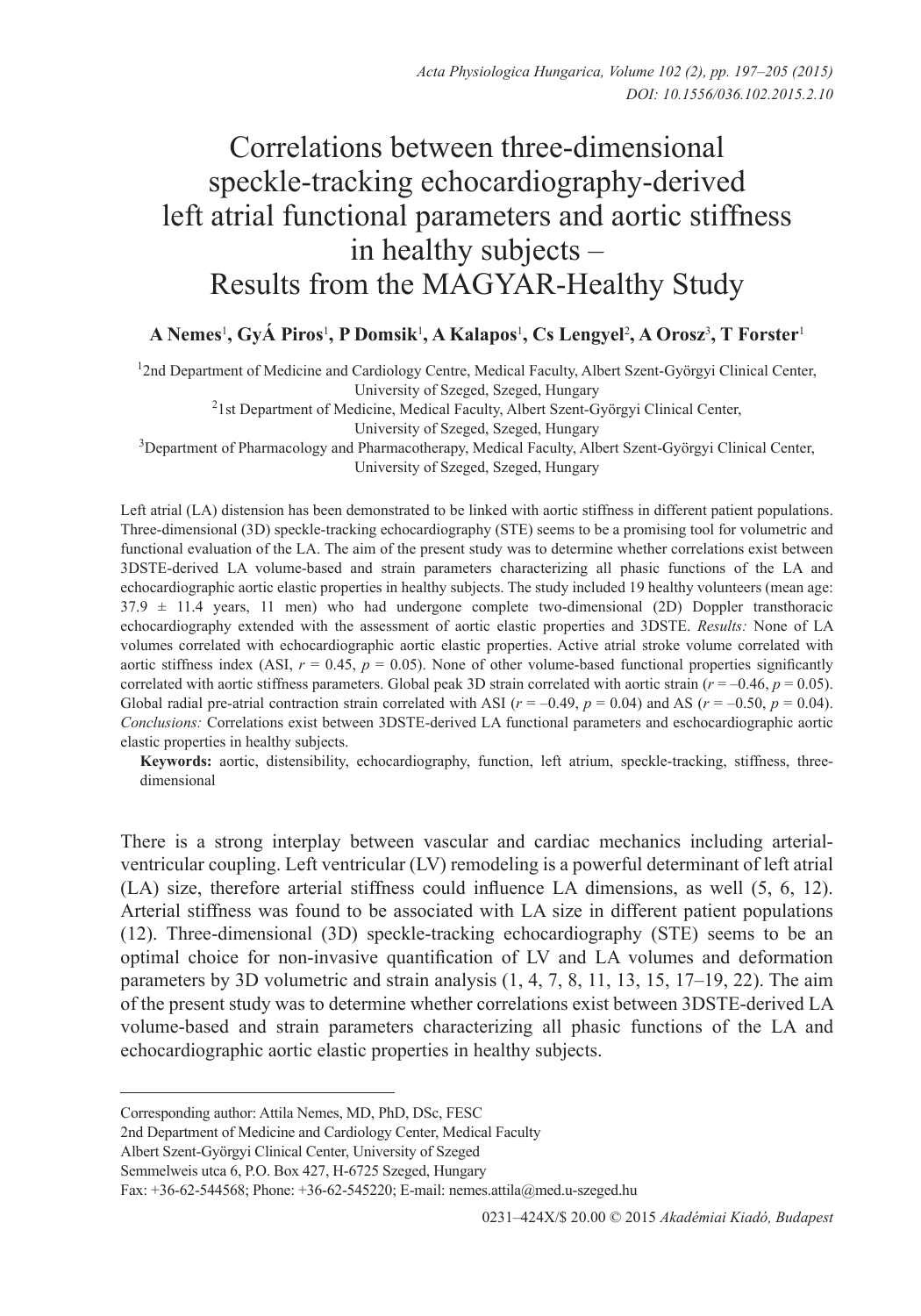#### **Materials and Methods**

## *Patient population*

The study included 19 healthy volunteers (mean age:  $37.9 \pm 11.4$  years, 11 men) who had undergone complete two-dimensional (2D) Doppler transthoracic echocardiography extended with echocardiographic aortic elastic properties assessments. 3DSTE has also been performed following 2D echocardiography in all cases. None of the subjects had any known disease which could have affected results. All subjects have been included in the MAGYAR- Healthy Study (Motion Analysis of the heart and Great vessels bY three-dimensionAl speckletRacking echocardiography in Healthy subjects). The study aimed to evaluate diagnostic and prognostic significance of 3DSTE-derived volumetric, strain, rotational, dyssynchrony, etc. parameters in healthy cases ('magyar' means 'Hungarian' in the Hungarian language). Informed consent was obtained from each patient and the study protocol conformed to the ethical guidelines of the 1975 Declaration of Helsinki, as reflected in a priori approval by the institution's human research committee (23).

#### *Two-dimensional echocardiography*

Standard 2D echocardiographic imaging was performed with the patient in the left lateral  $\alpha$  decubitus position using a commercially available Toshiba Artida<sup>TM</sup> echocardiography equipment (Toshiba Medical Systems, Tokyo, Japan) in the tissue harmonic mode. 2D echocardiographic images were obtained using the PST-30SBP (1–5 MHz) phased-array transducer in parasternal and apical 4-chamber (AP4CH) and 2-chamber (AP2CH) views. Special care was taken to avoid foreshortening during measurements. LV dimensions, volumes, ejection fraction and LA dimension were measured, while presence of valvular regurgitations and stenoses were excluded by Doppler echocardiography in all cases (21). All echocardiographic measurements were averaged from 3 beats.

#### *Measurement of blood pressure values*

Systolic (SBP) and diastolic blood pressure (DBP) values were estimated by a mercury cuff sphygmomanometer following 10 min of rest on the right arm in the supine position (16). The first Korotkoff sound for at least two consecutive heart beats was considered the SBP, while disappearance of fifth Korotkoff sound proved to be the DBP. Coffeinated drinks like coffee, tea, or other types of beverages, and cigarettes were not used or ingested from half and hour before the blood pressure measurements. Data were taken as the average of three consecutive measurements.

## *Evaluation of aortic stiffness parameters*

Systolic and diastolic ascending aortic diameters (SD and DD, respectively) were recorded in M-mode echocardiography at a level of 3–4 cm above the aortic valve from a parasternal long-axis view as described in more details in the literature (16, 20) (Fig. 1). The SD and DD were considered at the time out of maximum aortic anterior motion and at the peak of QRS complex, respectively. All measurements were repeated 3 times, and average data have been given. Echocardiographic aortic elastic properties were calculated using the following equations:

[1] Aortic strain [AS] = (SD – DD) / DD

- [2] Aortic stiffness index  $[ASI] = \ln (SBP / DBP) / [(SD DD) / DD]$ , where 'ln' is the natural logarithm
- [3] Aortic distensibility  $[AD] = 2 \times (SD DD) / [(SBP DBP) \times DD]$

*Acta Physiologica Hungarica 102, 2015*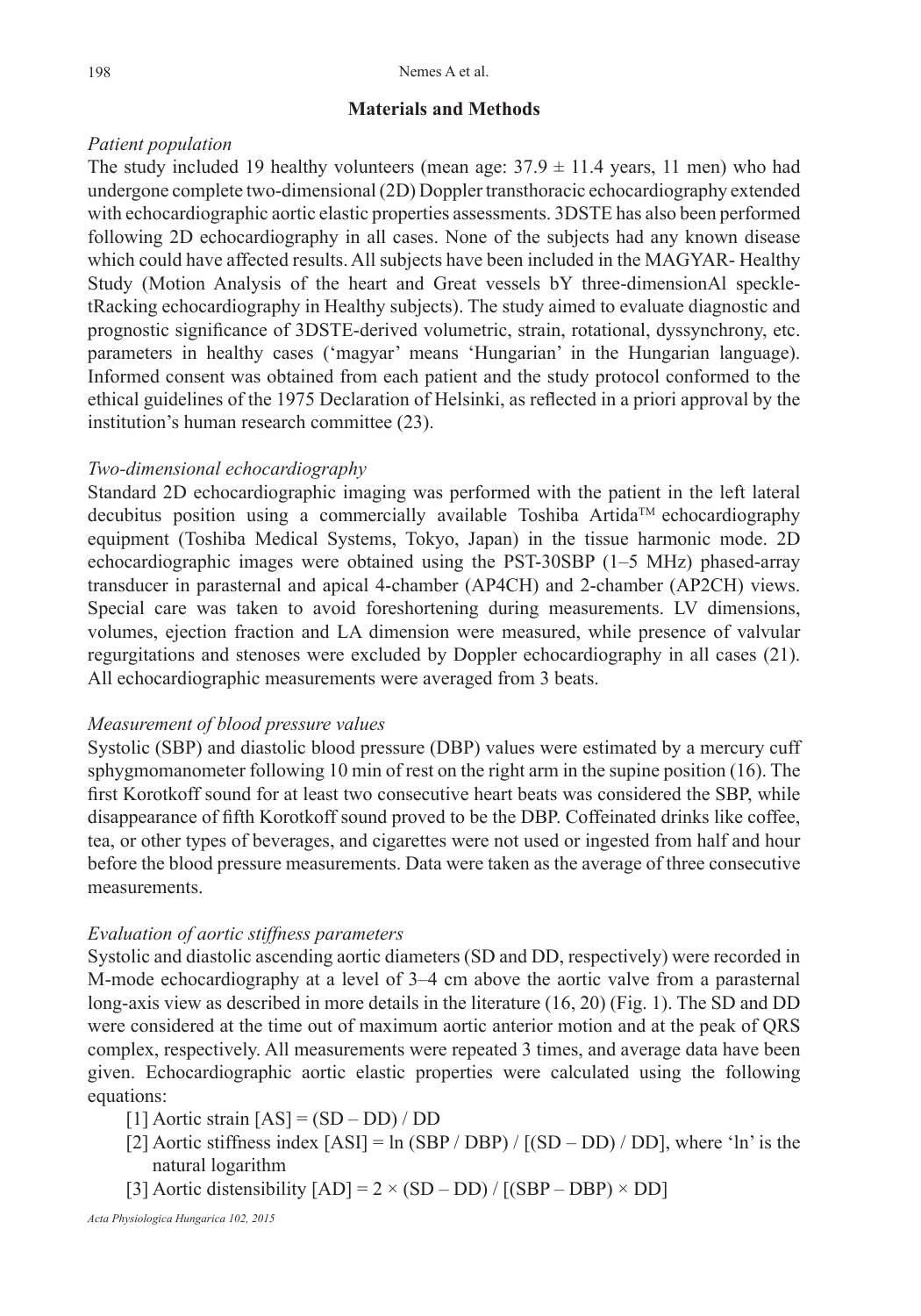

*Fig. 1.* Measurements of systolic (SD) and diastolic (DD) diameters of the ascending aorta (A) are shown on the M-mode tracing obtained at a level 3 cm above the aortic valve (B) at parasternal long-axis view.

Abbreviations:  $LV = left$  ventricle,  $RV = right$  ventricle,  $LA = left$  atrium,  $Ao = ascending$  aorta

#### *3DSTE-derived volumetric measurements*

All patients underwent 3D echocardiographic acquisitions immediately after 2D echocardiographic study from the same apical window using the fully sampled PST-25SX matrix-array transducer (Toshiba Medical Systems, Tokyo, Japan) with 3DSTE capability (19). During acquisitions full volume mode was used in which six wedge-shaped subvolumes were acquired over six consecutive cardiac cycles during a single breath-hold. If there was an opportunity the sector width was decreased as much as possible to improve temporal and spatial image resolutions. Pyramid-shape 3D datasets were analysed using 3D Wall Motion Tracking software version 2.5 (Toshiba Medical Systems, Tokyo, Japan) by experienced investigators (AN, PD). AP4CH, AP2CH and 3 short-axis views at different levels of the LA (basal, midatrial, and superior LA regions) were automatically selected from the 3D pyramidal dataset (Fig. 2). In the AP4CH and AP2CH views, the LA endocardial boundaries were manually traced by setting multiple reference points starting at the mitral valve level going toward the LA apex. Regarding to the literature LA appendage and pulmonary veins were not considered as the part of the LA cavity during 3DSTE assessments (7, 18). The epicardial border was adjusted manually or by setting a default thickness for the myocardium. After detection of the LA borders at the end-diastolic reference frame 3D endocardial surface was automatically reconstructed and tracked in 3D throughout the cardiac cycle. The user could manually adjust endocardial and epicardial LA surface when it was necessary. The following volumes have been calculated (7, 8, 11, 15, 18):

- [1] maximum LA volume  $(V_{\text{max}})$  defined as the largest LA volume at end-systole just before mitral valve opening,
- [2] minimum LA volume  $(V_{min})$  defined as the smallest LA volume at end-diastole before mitral valve closure,
- [3] LA volume before atrial contraction  $(V_{preA})$  defined at the last frame before mitral valve reopening or at the time of P wave on ECG at early diastole.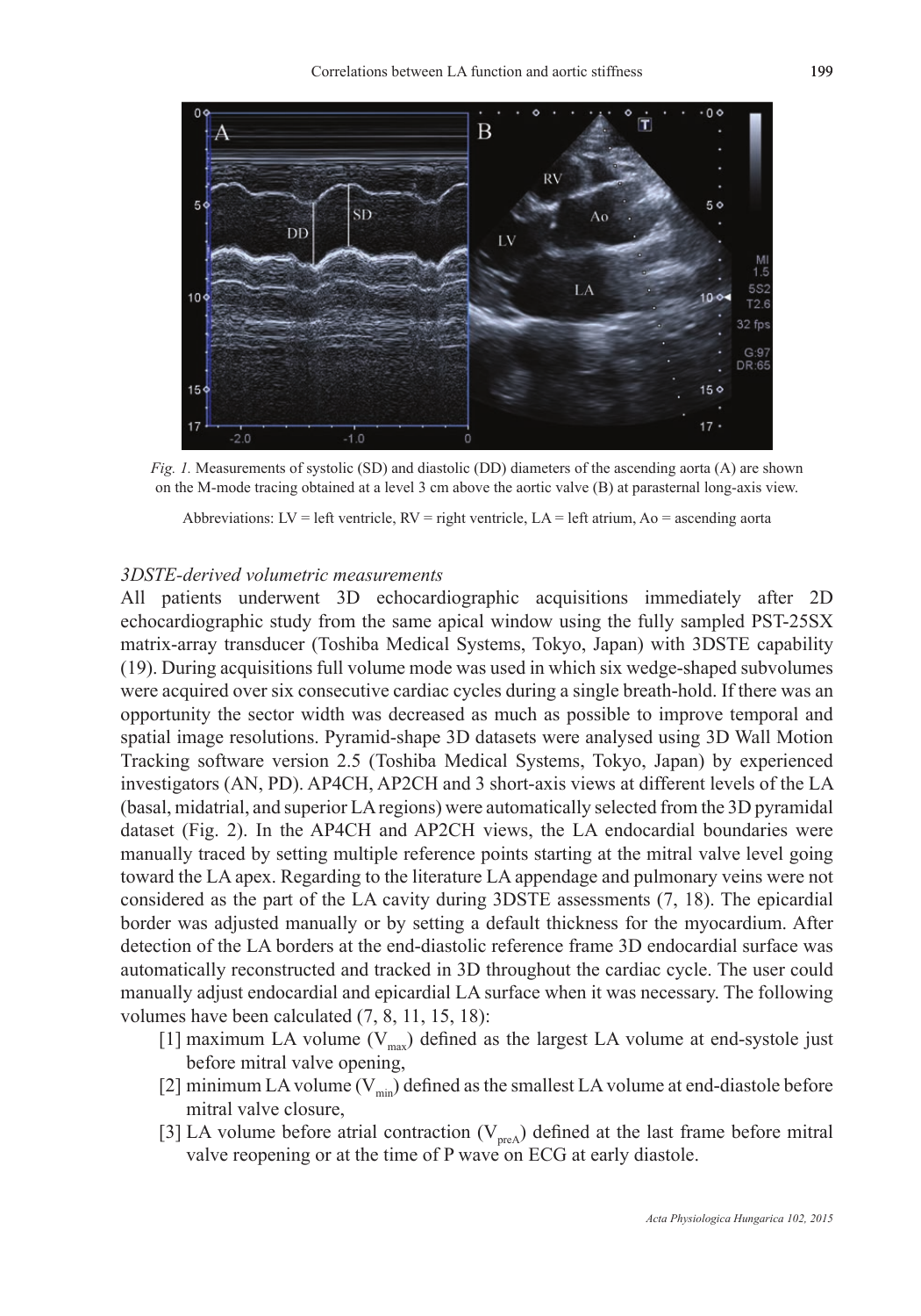

*Fig. 2.* Images from three-dimensional full-volume dataset showing left atrium in a patient with type 1 diabetes mellitus: (A) apical four-chamber view, (B) apical two-chamber view, (C3) parasternal short-axis view at basal, (C5) mid- and (C7) superior left atrial level. The semi-automated left atrial border definition and three-dimensional "wire" reconstruction of the left atrium based on three-dimensional speckle tracking echocardiographic analysis are also presented.

Abbreviations:  $LA = left$  atrium,  $LV = left$  ventricle

Several LA volume-based parameters characterizing each phasis of LA function were calculated from these volumes as demonstrated in Table I.

| <b>Functions</b>              | <b>Stroke volumes</b><br>(ml)      | <b>Emptying fractions</b><br>$\frac{9}{6}$ |
|-------------------------------|------------------------------------|--------------------------------------------|
| Reservoir (Systole)           | Total atrial $SV =$                | Total atrial $EF =$                        |
|                               | $V_{\text{max}} - V_{\text{min}}$  | Total atrial SV/V <sub>max</sub>           |
| Conduit function (Diastole)   | Passive atrial $SV =$              | Passive atrial $EF =$                      |
|                               | $V_{\text{max}} - V_{\text{preA}}$ | Passive atrial SV/ $V_{max}$               |
| Active contraction (Diastole) | Active atrial $SV =$               | Active atrial $EF =$                       |
|                               | $V_{\text{preA}} - V_{\text{min}}$ | Active atrial SV/V <sub>preA</sub>         |

*Table I.* Calculation of left atrial stroke volumes and emptying fractions in different phasis of left atrial motion respecting cardiac cycle is presented

Abbreviations: EF = emptying fraction, SV = stroke volume,  $V_{max}$  = maximum left atrial volume,  $V_{min}$  = minimum left atrial volume,  $V_{\text{preA}}$  = left atrial volume before atrial contraction

## *3DSTE-derived strain measurements*

From the same 3D echocardiographic dataset the following LA deformation parameters were calculated (4, 7, 13, 14) (Fig. 2):

- [1] Longitudinal strain (strain in the direction parallel to the endocardial contour),
- [2] Circumferential strain (fiber shortening along the circular perimeter, strain in the circumferential direction),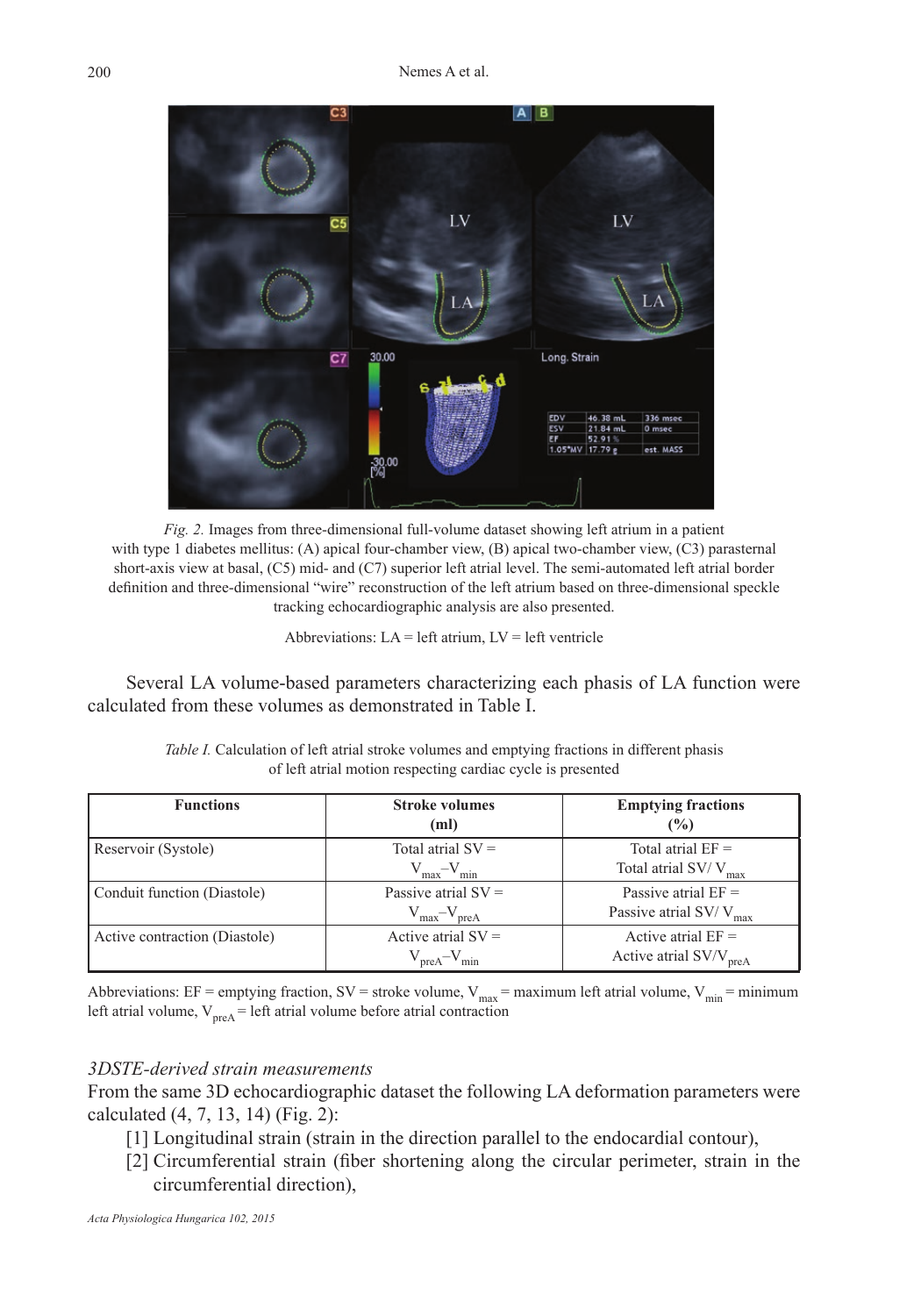- [3] Radial strain (radially directed deformation, strain in the perpendicular direction),
- [4] 3D strain (strain in the wall thickening direction, combination of radial, circumferential and longitudinal strains), and
- [5] Area strain (ratio of endocardial area change during the cardiac cycle, percentage change in area).

Global and mean segmental peak and pre-atrial contraction LA strain parameters were calculated in each patient.

## *Stastical analysis*

Statistical analyses were performed using the MedCalc software (MedCalc, Mariakerke, Belgium). All continuous variables are expressed as mean ± standard deviation. Statistical significance was determined as a *P* value of less than 0.05 for all tests. To compare continuous variables independent samples Student's *t*-test were used. Chi-square tests were used for comparison of categorical variables.

## **Results**

#### *Two-dimensional echocardiographic data*

Routine 2D echocardiographic LV and LA data and aortic elastic properties are summarized in Table II.

|  | Table II. Two-dimensional echocardiographic data and aortic elastic properties of subjects |  |  |  |  |
|--|--------------------------------------------------------------------------------------------|--|--|--|--|
|  |                                                                                            |  |  |  |  |

|                                                           | Data             |
|-----------------------------------------------------------|------------------|
| Left ventricular diastolic diameter (mm)                  | $48.0 \pm 6.8$   |
| Left ventricular systolic diameter (mm)                   | $30.1 \pm 4.2$   |
| Left ventricular diastolic volume (ml)                    | $100.7 \pm 20.2$ |
| Left ventricular systolic volume (ml)                     | $34.8 \pm 11.0$  |
| Interventricular septum (mm)                              | $9.5 \pm 2.0$    |
| Left ventricular posterior wall (mm)                      | $9.5 \pm 2.3$    |
| Left ventricular ejection fraction $(\%)$                 | $65.7 \pm 7.0$   |
| Systolic aortic diameter (mm)                             | $30.3 \pm 3.6$   |
| Diastolic aortic diameter (mm)                            | $26.8 \pm 3.8$   |
| Systolic minus diastolic aortic diameter (mm)             | $3.50 \pm 2.28$  |
| Aortic strain                                             | $0.13 \pm 0.09$  |
| Aortic distensibility (cm <sup>2</sup> /dynes $10^{-6}$ ) | $4.58 \pm 3.21$  |
| Aortic stiffness index                                    | $5.17 \pm 3.45$  |

## *Three-dimensional speckle-tracking echocardiographic data*

3DSTE-derived LA volumes, volume-based functional properties and strain parameters are summarized in Tables III and IV.

#### *Correlations (volumetric data vs. aortic elastic properties)*

None of LA volumes correlated with echocardiographic aortic elastic properties. Active atrial stroke volume correlated with ASI ( $r = 0.45$ ,  $p = 0.05$ ), while passive atrial stroke volume tended to be correlated with ASI ( $r = -0.42$ ,  $p = 0.09$ ). None of other volume-based functional properties correlated with any of aortic stiffness parameters.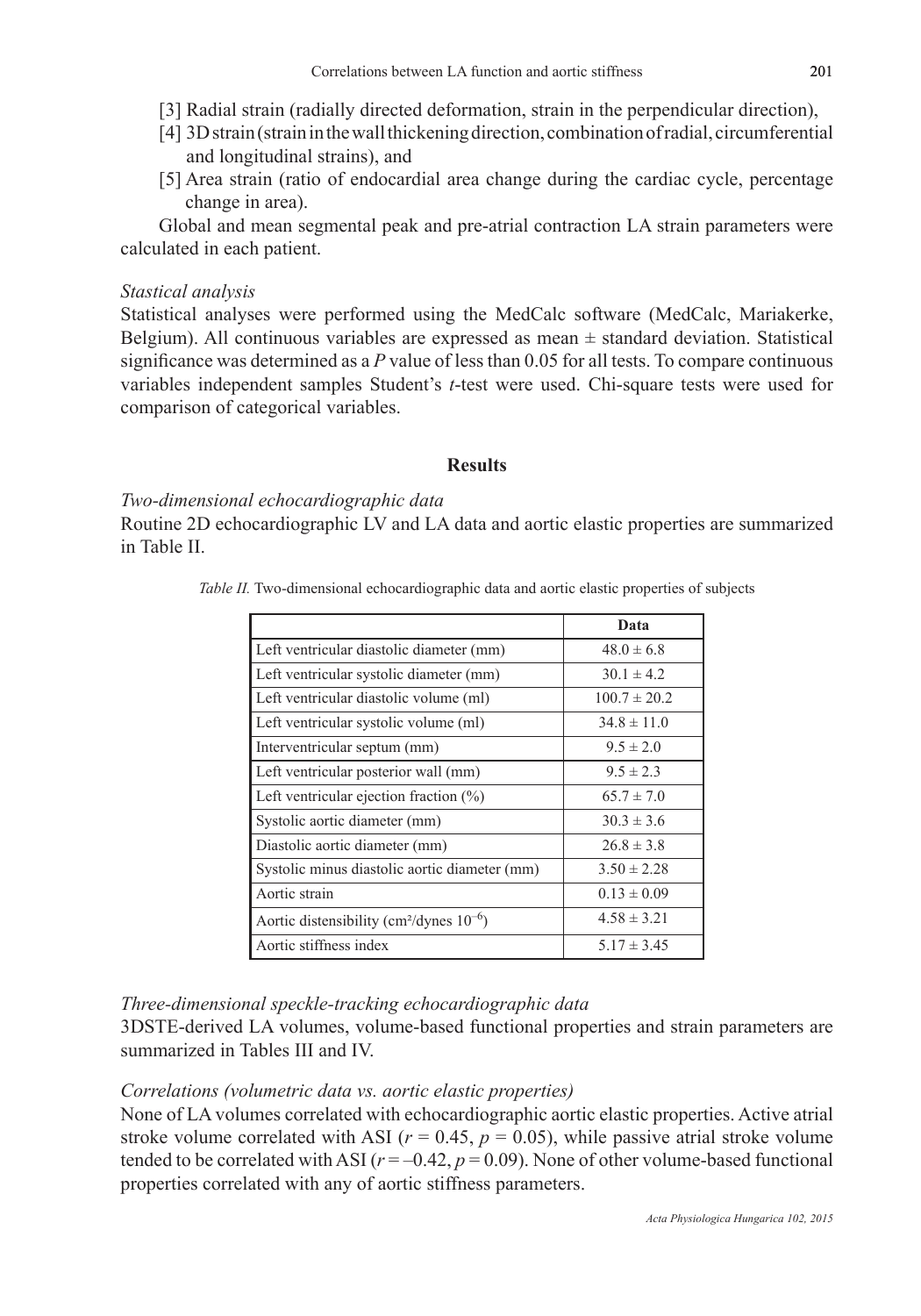#### Nemes A et al.

| <i>Table III.</i> Comparison of 3DSTE-derived volumetric and volume-based functional left atrial parameters |  |
|-------------------------------------------------------------------------------------------------------------|--|
| in patients with type 1 diabetes mellitus and controls                                                      |  |

|                                                           | Data            |
|-----------------------------------------------------------|-----------------|
| Calculated volumes (ml)                                   |                 |
| Maximum left atrial volume $(V_{max})$                    | $35.6 \pm 6.4$  |
| Minimum left atrial volume $(V_{min})$                    | $16.3 \pm 4.9$  |
| Left atrial volume before atrial contraction $(V_{preA})$ | $23.8 \pm 6.7$  |
| Stroke volumes (ml)                                       |                 |
| Total atrial stroke volume                                | $19.3 \pm 4.5$  |
| Passive atrial stroke volume                              | $11.8 \pm 4.7$  |
| Active stroke volume                                      | $7.5 \pm 3.2$   |
| Emptying fractions $(\% )$                                |                 |
| Total atrial emptying fraction                            | $54.5 \pm 10.2$ |
| Passive atrial emptying fraction                          | $33.5 \pm 12.3$ |
| Active atrial emptying fraction                           | $31.4 \pm 9.2$  |

*Table IV.* Comparison of 3DSTE-derived global and mean segmental peak and pre-atrial contraction left atrial strain parameters in healthy subjects

|                                  | Peak             | <b>Pre-atrial contraction</b> |
|----------------------------------|------------------|-------------------------------|
| Global strain parameters         |                  |                               |
| Radial strain $(\% )$            | $-21.8 \pm 11.8$ | $-8.5 \pm 8.3$                |
| Circumferential strain $(\%)$    | $28.7 \pm 10.0$  | $10.7 \pm 11.4$               |
| Longitudinal strain $(\%)$       | $24.2 \pm 6.6$   | $9.0 \pm 9.4$                 |
| Area strain $(\% )$              | $57.7 \pm 17.6$  | $16.5 \pm 16.5$               |
| 3D strain $(\% )$                | $-13.9 \pm 10.8$ | $-5.3 \pm 5.4$                |
| Mean segmental strain parameters |                  |                               |
| Radial strain $(\% )$            | $-23.1 \pm 9.0$  | $-8.6 \pm 5.5$                |
| Circumferential strain (%)       | $36.6 \pm 12.4$  | $13.3 \pm 10.0$               |
| Longitudinal strain $(\%)$       | $31.6 \pm 6.7$   | $9.2 \pm 6.2$                 |
| Area strain $(\% )$              | $74.5 \pm 23.2$  | $21.2 \pm 15.1$               |
| 3D strain $(\% )$                | $-16.4 \pm 6.8$  | $-6.7 \pm 5.0$                |

Abbreviation:  $3D$  = three-dimensional



*Fig. 3.* Schematic figure demonstrating volumetric and strain changes during all the three functions of the left atrium and their relation to the cardiac cyle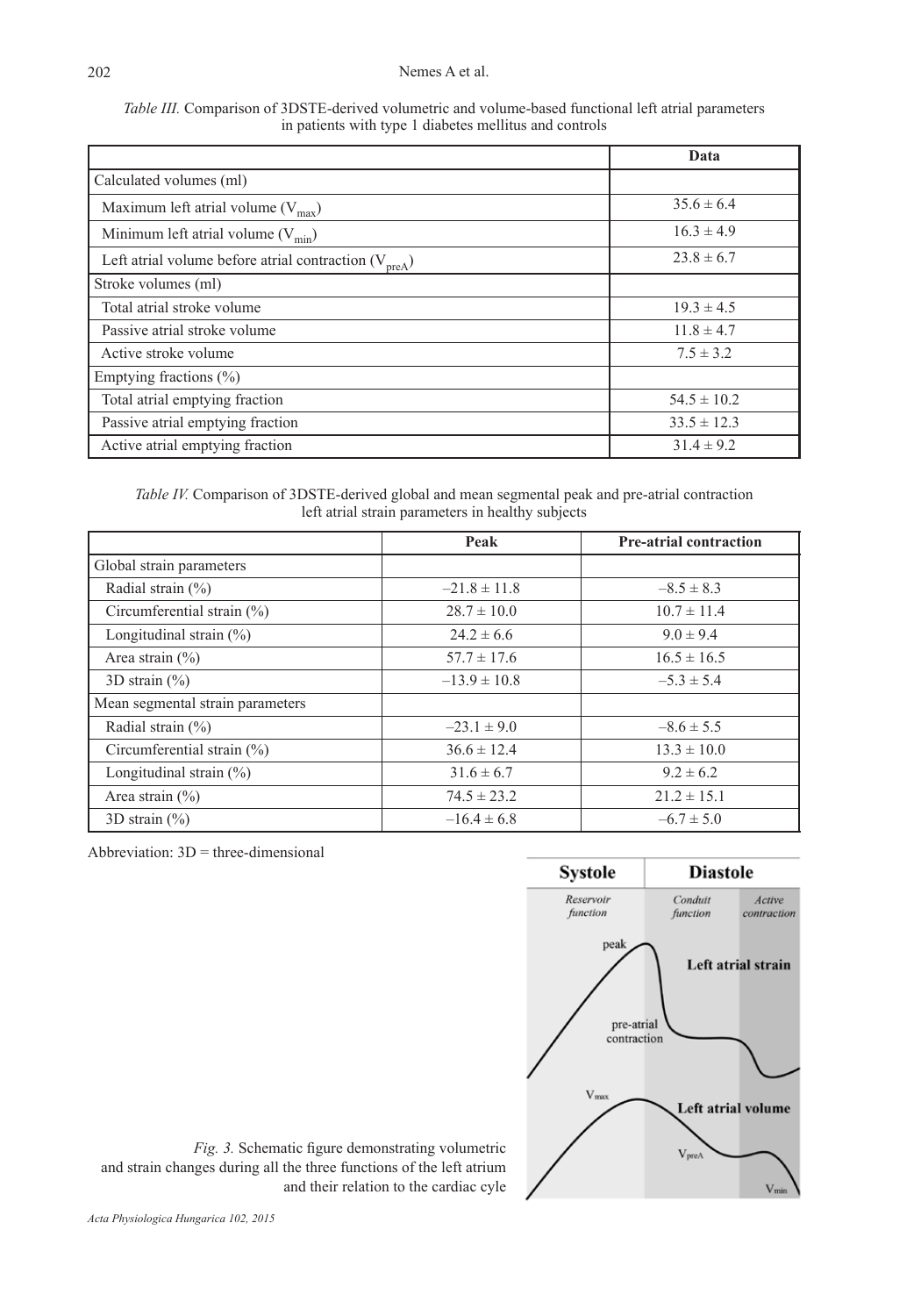#### *Correlations (peak strains vs. aortic elastic properties)*

Global peak 3D strain correlated with aortic strain ( $r = -0.46$ ,  $p = 0.05$ ). Only tendentious correlations could be demonstrated between global radial peak strain and ASI  $(r = -0.39)$ ,  $p = 0.08$ ) and AS ( $r = -0.41$ ,  $p = 0.07$ ) and between mean longitudinal peak strain and AS  $(r = 0.41, p = 0.08)$ .

*Correlations (pre-atrial contraction strains vs. aortic elastic properties)* Global radial pre-atrial contraction strain correlated with ASI ( $r = -0.49$ ,  $p = 0.04$ ) and AS  $(r = -0.50, p = 0.04)$  and tended to be correlated with AD ( $r = 0.43, p = 0.07$ ).

### **Discussion**

To the best of authors' knowledge this is the first study in which correlations could be demonstrated between echocardiographic aortic elastic properties and 3DSTE-derived LA functional parameters in healthy subjects. 3DSTE is a new non-invasive clinical tool based on frame-by-frame tracking of speckle patterns created by interference of the ultrasound beam within the myocardial tissue in the 3D space (1, 22). 3DSTE has been found to be feasible for non-invasive quantification of LA volumes and functional properties allowing complex evaluation of LA phasic function during cardiac cycle which includes  $(2, 9)$  (Fig. 3):

- [1] Reservoir function (LA inflow during LA systole),
- [2] Conduit function (LA passive emptying during LV relaxation and diastasis, when blood transiting from the pulmonary veins to the LV during early diastole),
- [3] Active contraction or booster pump function (LA active emptying, when LA works like an active contractile chamber that augments LV filling in late diastole).

There are several ways for functional assessment of LA including calculation of volumebased and strain parameters by 3DSTE as demonstrated before (4, 7, 8, 11, 13, 15, 18). With these parameters detailed characterization of all three LA functions possible:

- [1] *Reservoir function* by total atrial SV and total atrial EF together with global and mean segmental peak strain parameters,
- [2] *Conduit function* by passive atrial SV and passive atrial EF, and
- [3] *Active contraction (booster pump)* by active atrial SV and active atrial EF together with global and mean segmental pre-atrial contraction strain parameters.

It is known that due to large number of collagens and filaments, the normal aorta is working as an elastic artery. As a physiologic consequence of the reduction of aortic buffering (Windkessel) function, SBP increases and DBP decreases leading to increased LV afterload and impaired LV relaxation (3). In the present study most of functional LA parameters showing correlations with aortic elastic properties are characteristics of atrial booster pump function reflecting magnitude and timing of atrial contractility but is dependent on the degree of venous return, LV end-diastolic pressures and LV systolic reserve (9). Moreover, correlations were found between aortic elasticity and characteristics of LA reservoir and conduit functions, as well. Because of the close interplay between LA, LV remodeling and diastolic function, the relationship is not suprising. However, in the present study detailed analysis could be demonstrated between echocardiographic aortic elastic properties and all the LA phasic functions by 3DSTE-derived volume-based and strain parameters even in healthy subjects.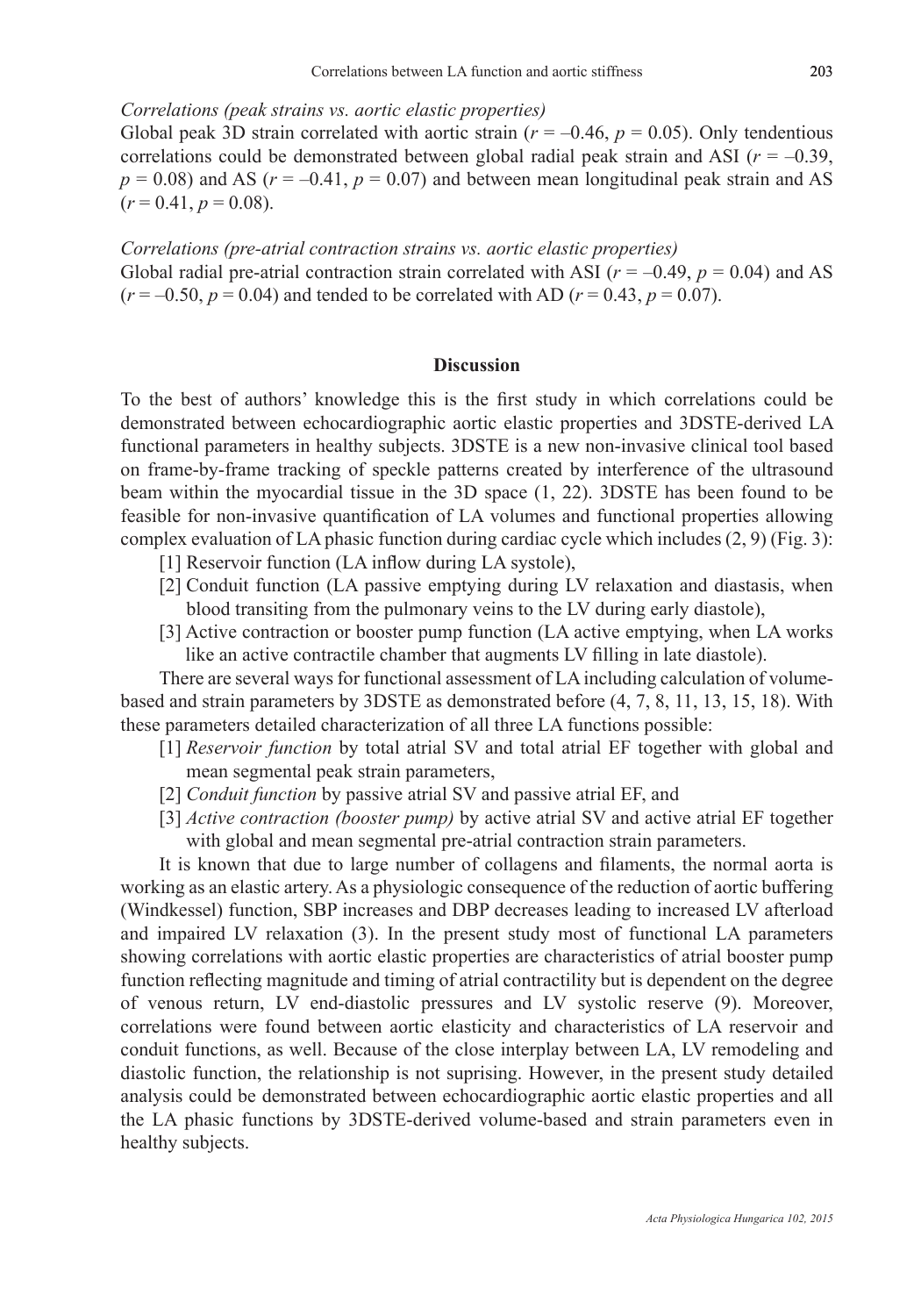# *Limitation section*

The following important limitations should be mentioned when interpreting results:

- [1] Due to lower temporal and spatial image resolutions the 3DSTE-derived image quality is mostly worse than that of 2D echocardiography.
- [2] Despite 3DSTE seems to be an applicable technique for non-invasive estimation of LA volumes and functional properties, more comparative and validation studies with other methodologies are warranted (11, 15, 18).
- [3] At this moment 3DSTE-derived normal strain reference values has not been described and the results of the present study were somewhat different as compared to that of previous findings. It could be explained by methodological differences, but the effect of the age and other factors could also not be excluded (4, 7, 13).
- [4] LA appendage and pulmonary veins were excluded from evaluations.
- [5] It is known that LA function could be deteriorated in different arrhytmologic disorders like in atrial fibrillation. However, all of the studied healthy subjects were in sinus rhythm.
- [6] Theoretically higher grade of MR could affect LA function. However, none of the healthy subjects had  $\geq$  grade 1 MR.
- [7] Quantification of LV strains and rotational parameters by 3DSTE was not aimed in the present study.
- [8] The blood pressure in the brachial artery and ascending aorta may be different which could theoretically affect our results. However, the presented non-invasive imaging technique has been validated against invasive methods in the evaluation of aortic stiffness parameters (3, 20).
- [9] 3DSTE was performed in only a small population of healthy subjects.

# **Conclusions**

Correlations exist between 3DSTE-derived functional LA parameters and echocardiographic aortic elastic properties in healthy subjects.

# **Conflict of Interest**

None declared.

# REFERENCES

- 1. Ammar KA, Paterick TE, Khandheria BK, Jan MF, Kramer C, Umland MM, Tercius AJ, Baratta L, Tajik AJ: Myocardial mechanics: understanding and applying three-dimensional speckle tracking echocardiography in clinical practice. Echocardiography 29, 861–872 (2012)
- 2. Barbier P, Solomon, SB, Schiller NB, Glantz SA: Left atrial relaxation and left ventricular systolic function determine left atrial reservoir function. Circulation 100, 427–436 (1999)
- 3. Belz GG: Elastic properties and Windkessel function of the human aorta. Cardiovasc. Drugs Ther. 9, 73–83 (1995)
- 4. Chadaide S, Domsik P, Kalapos A, Saghy L, Forster T, Nemes A: Three-dimensional speckle tracking echocardiography-derived left atrial strain parameters are reduced in patients with atrial fibrillation (Results from the MAGYAR-Path Study). Echocardiography 30, 1078–1083 (2013)